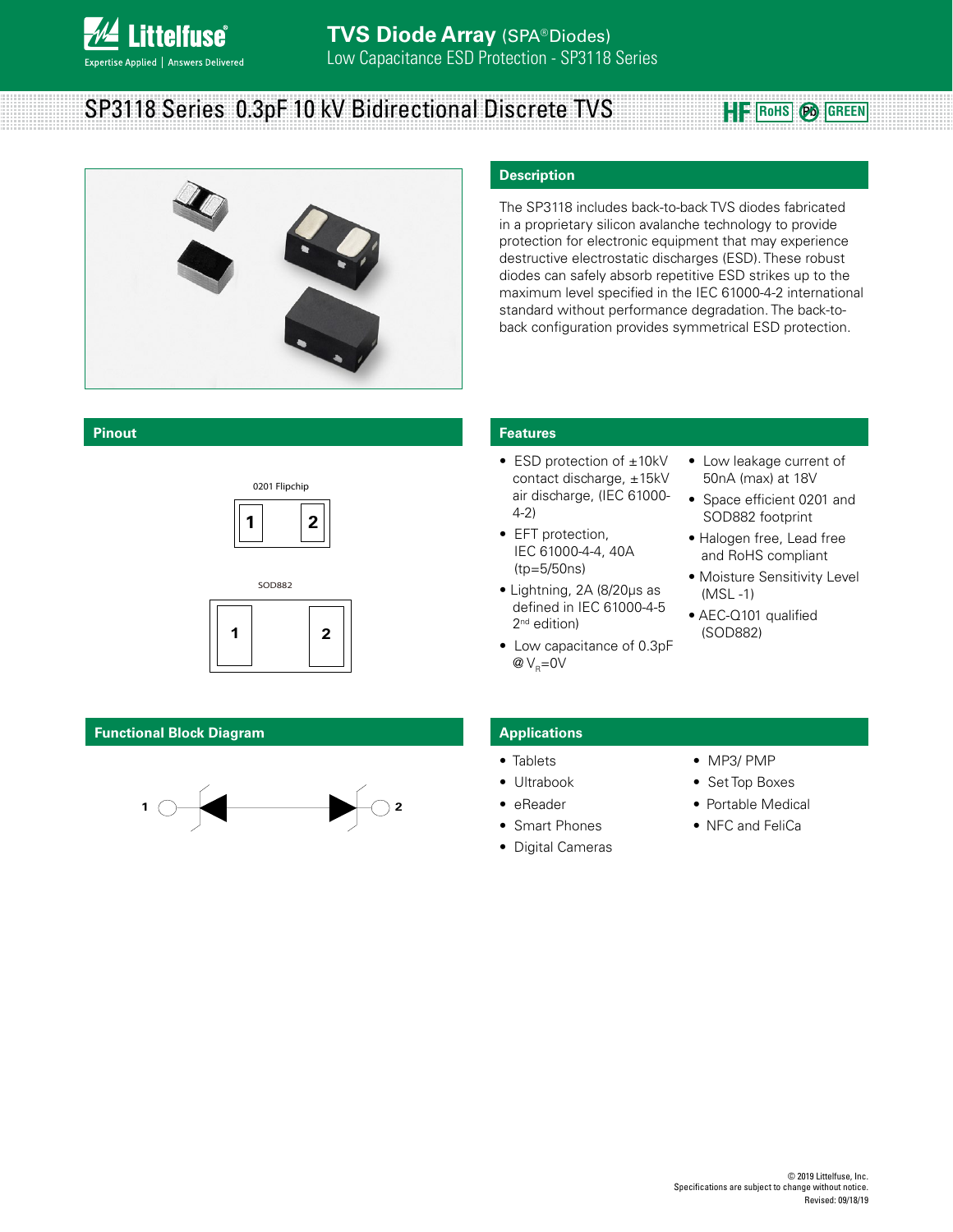|  | <b>Absolute Maximum Ratings</b> |
|--|---------------------------------|
|  |                                 |

| <b>Symbol</b> | <b>Parameter</b>                      | <b>Value</b>   | <b>Units</b> |  |  |
|---------------|---------------------------------------|----------------|--------------|--|--|
| 'PP           | Peak Current (t <sub>r</sub> =8/20µs) | 2.0            |              |  |  |
| סה י          | <b>Operating Temperature</b>          | -40 to 125     | $\sim$       |  |  |
| ' STOR        | Storage Temperature                   | $-55$ to $150$ | $\circ$      |  |  |

CAUTION: Stresses above those listed in "Absolute Maximum Ratings" may cause permanent damage to the component. This is a stress only rating and operation of the component at these or any other conditions above those indicated in the operational sections of this specification is not implied.

#### **Electrical Characteristics (Top-25°C)**

| <b>Parameter</b>                   | <b>Symbol</b>               | <b>Test Conditions</b>                                       | <b>Min</b> | <b>Typ</b> | <b>Max</b> | <b>Units</b> |
|------------------------------------|-----------------------------|--------------------------------------------------------------|------------|------------|------------|--------------|
| Reverse Standoff Voltage           | $\mathsf{V}_{\mathsf{RWM}}$ |                                                              |            |            | 18         | V            |
| Reverse Leakage Current            | LEAK                        | $V_e = 18V$                                                  |            | 10         | 50         | nA           |
|                                    | $V_c$                       | $I_{\text{pp}} = 1 \text{A}$ , t <sub>n</sub> = 8/20 µs, Fwd |            | 31         | 35         | V            |
| Clamp Voltage <sup>1</sup>         |                             | $I_{\rm pp}$ =2A, t <sub>o</sub> =8/20µs, Fwd                |            | 34         | 38         | V            |
| ESD Withstand Voltage <sup>1</sup> | $V_{ESD}$                   | IEC 61000-4-2 (Contact)                                      | ±10        |            |            | kV           |
|                                    |                             | IEC 61000-4-2 (Air)                                          | ±15        |            |            | kV           |
| Dynamic Resistance <sup>2</sup>    | $R_{_{\rm DYN}}$            | TLP, $t_{p}$ =100ns, I/O to GND                              |            | 0.75       |            | $\Omega$     |
| Diode Capacitance <sup>1</sup>     | $C_{VQ-VQ}$                 | Reverse Bias=0V, f=1 MHz                                     |            | 0.3        | 0.45       | pF           |

**Note: 1.** Parameter is guaranteed by design and/or component characterization. **2.** Transmission Line Pulse (TLP) with 100ns width, 2ns rise time, and average window t1=70ns to t2= 90ns



#### **Transmission Line Pulsing (TLP) Plot**





### **Insertion Loss (S21)**

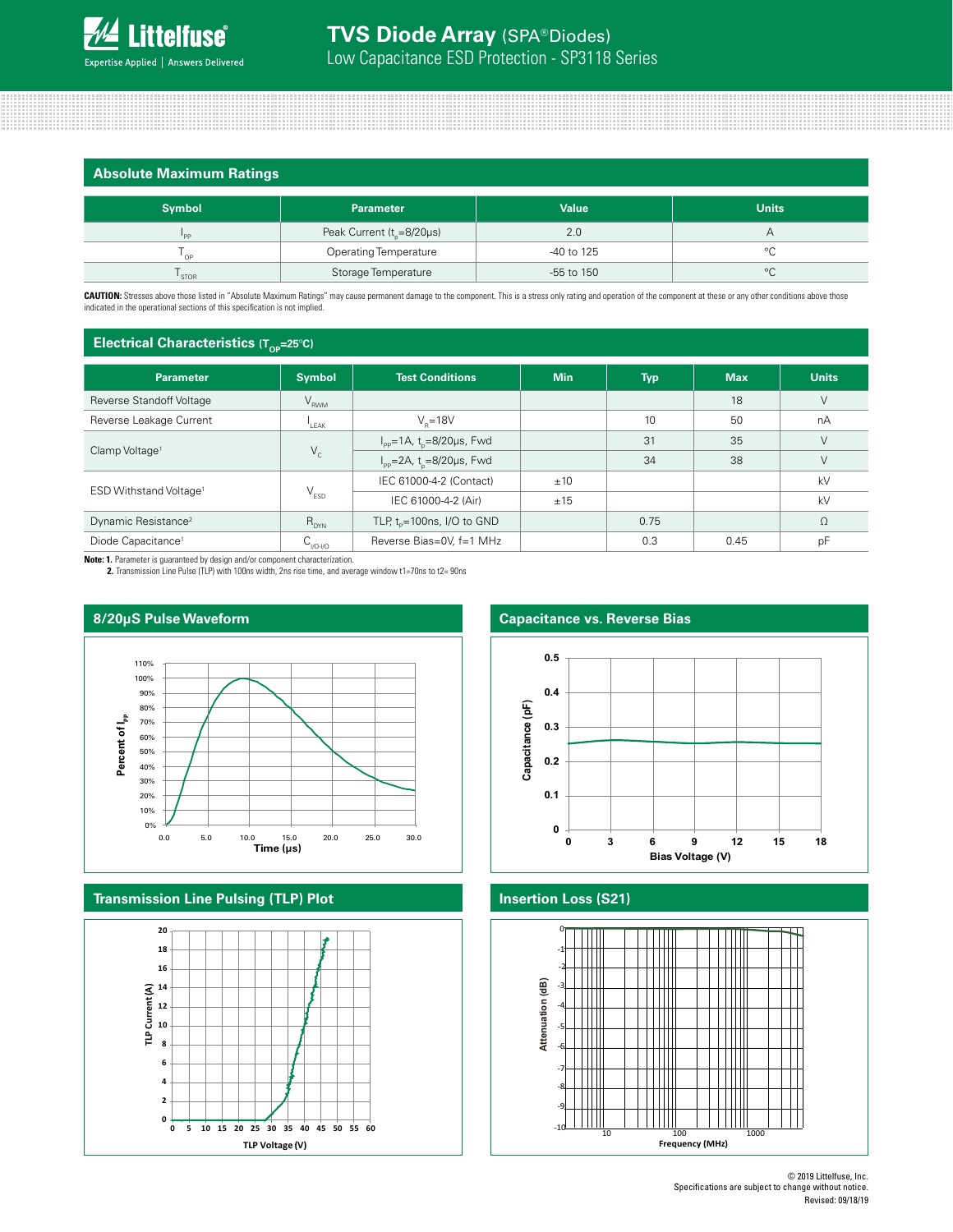



#### **Soldering Parameters**

| <b>Reflow Condition</b>                                      |                                                                | Pb - Free assembly |
|--------------------------------------------------------------|----------------------------------------------------------------|--------------------|
|                                                              | - Temperature Min $(T_{\text{s/min}})$                         | $150^{\circ}$ C    |
| <b>Pre Heat</b>                                              | - Temperature Max (T <sub>s(max)</sub> )                       | $200^{\circ}$ C    |
|                                                              | - Time (min to max) $(t_*)$                                    | $60 - 180$ secs    |
|                                                              | Average ramp up rate (Liquidus) Temp (T <sub>1</sub> ) to peak | 3°C/second max     |
| $T_{S(max)}$ to $T_{L}$ - Ramp-up Rate                       |                                                                | 3°C/second max     |
| <b>Reflow</b>                                                | - Temperature (T <sub>1</sub> ) (Liquidus)                     | $217^{\circ}$ C    |
|                                                              | - Temperature (t.)                                             | $60 - 150$ seconds |
| Peak Temperature (T <sub>n</sub> )                           |                                                                | $260^{+0/5}$ °C.   |
| Time within 5°C of actual peak Temperature (t <sub>p</sub> ) | $20 - 40$ seconds                                              |                    |
| Ramp-down Rate                                               |                                                                | 6°C/second max     |
| Time 25°C to peak Temperature (T <sub>a</sub> )              |                                                                | 8 minutes Max.     |
| Do not exceed                                                | $260^{\circ}$ C                                                |                    |





#### **Product Characteristics of 0201 Flipchip**

| <b>Lead Plating</b>     | Sn              |
|-------------------------|-----------------|
| <b>Lead Material</b>    | Copper          |
| <b>Lead Coplanarity</b> | $6 \mu m$ (max) |
| Substrate material      | Silicon         |
| <b>Body Material</b>    | Silicon         |

#### **Product Characteristics of SOD882**

| <b>Lead Plating</b>  | Pre-Plated Frame                                        |
|----------------------|---------------------------------------------------------|
| <b>Lead Material</b> | Copper Alloy                                            |
| Substrate material   | Silicon                                                 |
| <b>Body Material</b> | Molded Epoxy                                            |
| <b>Flammability</b>  | UL Recognized epoxy meeting<br>flammability rating V-0. |

### **Ordering Information**

| <b>Part Number</b> | Package       | Min. Order Qty. |
|--------------------|---------------|-----------------|
| SP3118-01WTG       | 0201 Flipchip | 10000           |
| SP3118-01ETG       | SOD882        | 10000           |

#### **Part Numbering System SP 3118 01 x T G –** Series -Number of **Channels** Package T= Tape & Reel G= Green TVS Diode Arrays (SPA<sup>®</sup>Diodes) W: 0201 Flipchip E: SOD882

## **Part Marking System**

SP3118-01WTG SP3118-01ETG



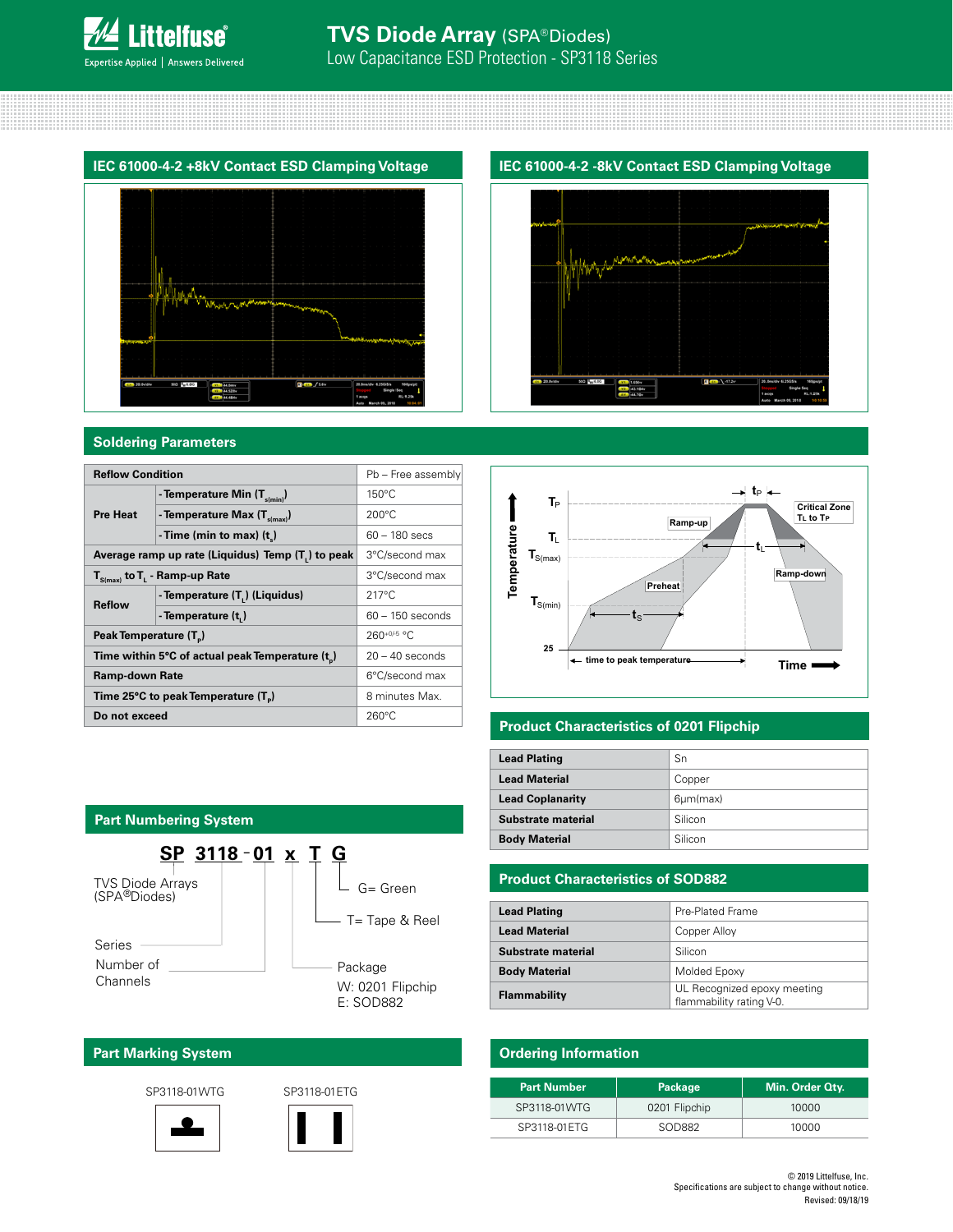

**Package Dimensions — 0201 Flipchip**



A

A1

Side View

**Symbol 0201 Flipchip Millimeters Inches Min Max Min Max D** 0.605 0.655 0.0238 0.0258 **E**  $\begin{array}{|c|c|c|c|c|c|} \hline \textbf{E} & 0.305 & 0.355 & 0.0120 & 0.0140 \hline \end{array}$ **D1** | 0.145 | 0.155 | 0.0057 | 0.0061 **E1** 0.245 0.255 0.0096 0.0100 **D2** 0.400 BSC 0.0157 BSC **A** 0.273 0.329 0.0107 0.0130 **A2** 0.265 0.315 0.0104 0.0124 **A1** 0.008 0.014 0.0003 0.0006



#### **Embossed Carrier Tape & Reel Specification — 0201 Flipchip** D P1 P2 E P0 €  $+$  $\pm$  $+$  $\mathsf{w}$  for the contract of the contract of the contract of the contract of the contract of the contract of the contract of the contract of the contract of the contract of the contract of the contract of the contract of ₿ ₿  $\circ$  $\circ$  $\circ$ ₿  $\circ$  $\boxed{\circ}$  $\circ$ ▣  $\boxed{\bullet}$ D1 T Component Orientation in Tape  $O^{\circ}$  $\Omega^s$  $\overline{A0}$   $-K0$  B<sub>0</sub> 8mm TAPE AND REEL  $\blacksquare$  $\Box$  $\mathbf E$  $\mathbf{E}$ ACCESS HOLE, Ref.  $-14.4$ mm.Ref.  $13mm$ ▾  $\overrightarrow{60mm}$ ĹΔ  $180<sub>mm</sub>$ A ⊻  $\left|\leftarrow\right|$  8.4mm, Ref.

| <b>Symbol</b>  | <b>Millimeters</b>          |  |
|----------------|-----------------------------|--|
| A <sub>0</sub> | $0.41 + (-0.03)$            |  |
| B0             | $0.70 + (-0.03)$            |  |
| D              | $\alpha$ 1.50 + 0.10        |  |
| D1             | $\varnothing$ 0.20 +/- 0.05 |  |
| Е              | $1.75 + (-0.10)$            |  |
| F              | $3.50 + (-0.05)$            |  |
| K0             | $0.38 + / -0.03$            |  |
| P0             | $4.00 + (-0.10)$            |  |
| P1             | $2.00 + (-0.05)$            |  |
| P <sub>2</sub> | $2.00 + / -0.05$            |  |
| w              | $8.00 + 0.30/-0.10$         |  |
| т              | $0.23 + (-0.02)$            |  |

#### © 2019 Littelfuse, Inc. Specifications are subject to change without notice. Revised: 09/18/19